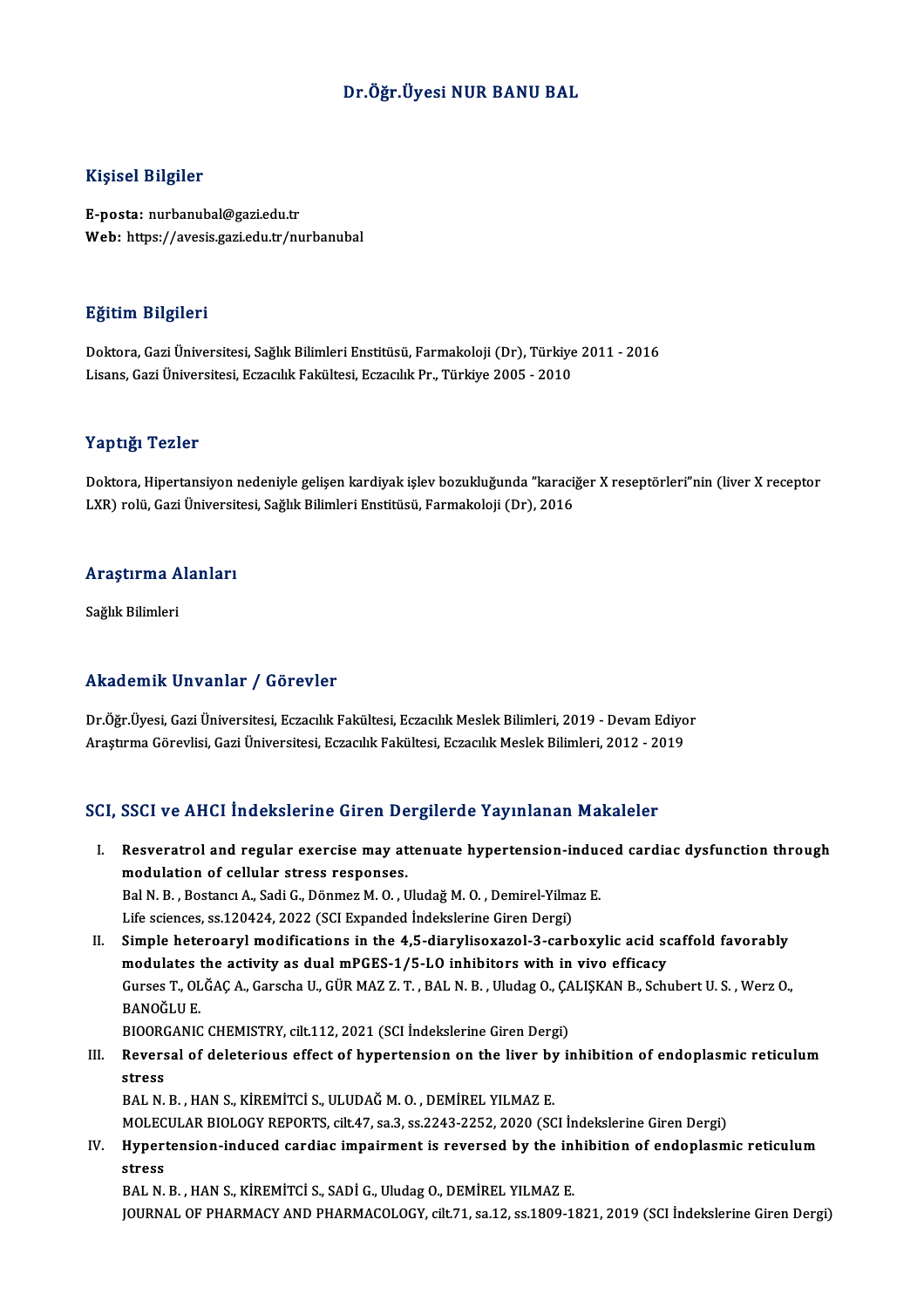- V. Activation of Liver X Receptors by GW3965 Attenuated Deoxycorticosterone Acetate-Salt Activation of Liver X Receptors by GW3965 Attenuated Deoxycort<br>Hypertension-Induced Cardiac Functional and Structural Changes<br>RALN B - HANS, USANMAZ S.E., KIREMITCLS, SADLC, Ulydez O. DEMIR Activation of Liver X Receptors by GW3965 Attenuated Deoxycorticosterone A<br>Hypertension-Induced Cardiac Functional and Structural Changes<br>BAL N. B. , HAN S., USANMAZ S. E. , KİREMİTCİ S., SADİ G., Uludag O., DEMİREL YILMAZ Hypertension-Induced Cardiac Functional and Structural Changes<br>BAL N. B. , HAN S., USANMAZ S. E. , KİREMİTCİ S., SADİ G., Uludag O., DEMİREL YILMAZ E.<br>JOURNAL OF CARDIOVASCULAR PHARMACOLOGY, cilt.74, sa.2, ss.105-117, 2019 BAL N. B. , HAN S., USANMAZ S. E. , KİREMİTCİ S., SADİ G., Uludag O., DEMİREL YILMAZ E.<br>JOURNAL OF CARDIOVASCULAR PHARMACOLOGY, cilt.74, sa.2, ss.105-117, 2019 (SCI İndekslerine Giren Der<br>VI. Inhibition of endoplasmic reti
- JOURNAL OF (<br>Inhibition of<br>dysfunction<br>HAN S. RAI N Inhibition of endoplasmic reticulum stress protected DOCA-salt hypertension-indu<br>dysfunction<br>HAN S., BAL N. B. , SADİ G., USANMAZ S. E. , Tuglu M. M. , ULUDAĞ M. O. , DEMİREL YILMAZ E.<br>VASCULAR RHARMAÇOLOCY .cilt 113. cs 3

dysfunction<br>HAN S., BAL N. B. , SADİ G., USANMAZ S. E. , Tuglu M. M. , ULUDAĞ M. O. , DEMİREL YI<br>VASCULAR PHARMACOLOGY, cilt.113, ss.38-46, 2019 (SCI İndekslerine Giren Dergi)<br>Antinogicantive Effect of Linosomal Bunivesain

# HAN S., BAL N. B. , SADİ G., USANMAZ S. E. , Tuglu M. M. , ULUDAĞ M. O. , DEMİREL YILMAZ E.<br>VASCULAR PHARMACOLOGY, cilt.113, ss.38-46, 2019 (SCI İndekslerine Giren Dergi)<br>VII. Antinociceptive Effect of Liposomal Bupiva VASC<br><mark>Antir</mark><br>Rats<br><sup>Vigit l</sup> Antinociceptive Effect of Liposomal Bupivacaine Formul<br>Rats<br>Yigit I., Gunaydin B., Emmez Ö. H. , Uludag O., Bal N. B. , Degim T.<br>TURKISH JOURNAL OF MEDICAL SCIENCES silt 49, 88,429,424

Rats<br>Yigit I., Gunaydin B., Emmez Ö. H. , Uludag O., Bal N. B. , Degim T.<br>TURKISH JOURNAL OF MEDICAL SCIENCES, cilt.49, ss.429-434, 2019 (SCI İndekslerine Giren Dergi) Yigit I., Gunaydin B., Emmez Ö. H. , Uludag O., Bal N. B. , Degim T.<br>TURKISH JOURNAL OF MEDICAL SCIENCES, cilt.49, ss.429-434, 2019 (SCI İndekslerine Giren Dergi)<br>VIII. The effects of LXR agonist GW3965 on vascular rea

# TURKI:<br>The ei<br>aorta<br>HAN S The effects of LXR agonist GW3965 on vascular reactivity and inflamm<br>aorta<br>HAN S., BAL N. B. , SADİ G., USANMAZ S. E. , ULUDAĞ M. O. , DEMİREL YILMAZ E.<br>LIEE SCIENCES. 911-212, 88.297.292.2019 (SCLİndekalarine Giron Dergi)

aorta<br>HAN S., BAL N. B. , SADİ G., USANMAZ S. E. , ULUDAĞ M. O. , DEMİREL YILI<br>LIFE SCIENCES, cilt.213, ss.287-293, 2018 (SCI İndekslerine Giren Dergi)<br>The effects of resuentirel and evergise en age and gender dener

# HAN S., BAL N. B. , SADİ G., USANMAZ S. E. , ULUDAĞ M. O. , DEMİREL YILMAZ E.<br>LIFE SCIENCES, cilt.213, ss.287-293, 2018 (SCI İndekslerine Giren Dergi)<br>IX. The effects of resveratrol and exercise on age and gender-dependent LIFE SCIENCES, cilt.213, ss.287-293, 2018 (SCI Indekslerine Giren Dergi)<br>The effects of resveratrol and exercise on age and gender-dependent<br>functions and biomarkers<br>HAN S., BAL N. B., Sadi G., USANMAZ S. E., ULUDAĞ M. O., The effects of resveratrol and exercise on age and gender-dependent<br>functions and biomarkers<br>HAN S., BAL N. B. , Sadi G., USANMAZ S. E. , ULUDAĞ M. O. , DEMİREL YILMAZ E.<br>EXPERIMENTAL CERONTOLOCY, silt 110, ss 191, 201, 20 functions and biomarkers<br>HAN S., BAL N. B. , Sadi G., USANMAZ S. E. , ULUDAĞ M. O. , DEMİREL YILMAZ E.<br>EXPERIMENTAL GERONTOLOGY, cilt.110, ss.191-201, 2018 (SCI İndekslerine Giren Dergi)<br>Effecta of Ozone Treatment in Endet

- HAN S., BAL N. B., Sadi G., USANMAZ S. E., ULUDAĞ M. O., DEMİREL YILMAZ E.<br>EXPERIMENTAL GERONTOLOGY, cilt.110, ss.191-201, 2018 (SCI İndekslerine Gir<br>X. Effects of Ozone Treatment in Endotoxin Induced Shock Model in Rats<br>I X. Effects of Ozone Treatment in Endotoxin Induced Shock Model in Rats<br>ULUDAĞM.O., Ozdemir E.D., BALN.B., HAN S., Dayanir H., Babacan A., USANMAZ S.E., DEMİREL YILMAZ E. Effects of Ozone Treatment in Endotoxin Induced Shock Model in Rats<br>ULUDAĞ M. O. , Ozdemir E. D. , BAL N. B. , HAN S., Dayanir H., Babacan A., USANMAZ S. E. , DEMİREL YILMAZ E.<br>INTERNATIONAL JOURNAL OF PHARMACOLOGY, cilt.1
- XI. SYNTHESIS AND ANTINOCICEPTIVE ACTIVITY OF MEPERIDINE-LIKE BENZIMIDAZOLE DERIVATIVES<br>Ercanli T., BAL N. B., ÖZDEMİR E., DÜNDAR Y., ULUDAĞ M. O., Cakir B., Ozden T., ÖNKOL T. INTERNATIONAL JOURNAL OF PHARMACOLOGY, cilt.13, sa.2, ss.166-174, 2017 (SCI İndeks<br>SYNTHESIS AND ANTINOCICEPTIVE ACTIVITY OF MEPERIDINE-LIKE BENZIMIDA<br>Ercanli T., BAL N. B. , ÖZDEMİR E., DÜNDAR Y., ULUDAĞ M. O. , Cakir B., REVUE ROUMAINE DE CHIMIE, cilt.61, sa.1, ss.15-23, 2016 (SCI İndekslerine Giren Dergi)

# Diğer Dergilerde Yayınlanan Makaleler

iğer Dergilerde Yayınlanan Makaleler<br>I. Kardiyovasküler Sistemde Karaciğer X Reseptörleri<br>PalN B. Uludağ M.O. Damirel Yılmaz E r Dergherde Taymmanan Mahare.<br>Kardiyovasküler Sistemde Karaciğer<br>Bal N. B. , Uludağ M. O. , Demirel Yılmaz E.<br>Türkiye Klinikleri Tin Bilimleri Dergisi, sili Bal N. B. , Uludağ M. O. , Demirel Yılmaz E.<br>Türkiye Klinikleri Tip Bilimleri Dergisi, cilt.39, sa.4, ss.430-443, 2019 (Diğer Kurumların Hakemli Dergileri)

# Hakemli Kongre / Sempozyum Bildiri Kitaplarında Yer Alan Yayınlar

- akemli Kongre / Sempozyum Bildiri Kitaplarında Yer Alan Yayınlar<br>I. KALPTE HİPERTANSİYONA BAĞLI GELİŞEN İNFLAMAZOM AKTİVASYONU VE MİTOFAJİ ÜZERİNE<br>RESVERATROL VE DÜZENLİ ECZERSİZİN ETKİSİ XIIII IRESTO 7 SEMPOLJUM DIUMI INCEPUT<br>KALPTE HİPERTANSİYONA BAĞLI GELİŞEN İNFL<br>RESVERATROL VE DÜZENLİ EGZERSİZİN ETKİSİ KALPTE HİPERTANSİYONA BAĞLI GELİŞEN İNFLAI<br>RESVERATROL VE DÜZENLİ EGZERSİZİN ETKİSİ<br>Bal N. B. , Dönmez M. O. , Uludağ M. O. , Demirel Yılmaz E.<br>26 HI USAL ve 1 HI USLARASI EARMAKOLOU KONGR RESVERATROL VE DÜZENLİ EGZERSİZİN ETKİSİ<br>Bal N. B. , Dönmez M. O. , Uludağ M. O. , Demirel Yılmaz E.<br>26. ULUSAL ve 1. ULUSLARARASI FARMAKOLOJİ KONGRESİ, Ankara, Türkiye, 4 - 06 Kasım 2021, ss.360-361<br>The effect of resucrat Bal N. B., Dönmez M. O., Uludağ M. O., Demirel Yılmaz E.<br>26. ULUSAL ve 1. ULUSLARARASI FARMAKOLOJİ KONGRESİ, Ankara, Türkiye, 4 - 06 Kasım 2021, ss.360-36<br>II. The effect of resveratrol and regular exercise on the cardi 26 ULUSAL ve 1 ULUSLARARASI F<br>The effect of resveratrol and responses in the hypertension<br>Pel N-P - Heapmag S-E - Undež M II. The effect of resveratrol and regular exercise on the cardiac oxidative stress and adrenergic<br>responses in the hypertension<br>Bal N. B., Usanmaz S. E., Uludağ M. O., Demirel Yılmaz E. 3rd International Gazi Pharma Symposium Series (GPSS-2021), Ankara, Türkiye, 8 - 10 Eylül 2021, ss.97 Bal N. B., Usanmaz S. E., Uludağ M. O., Demirel Yılmaz E.<br>3rd International Gazi Pharma Symposium Series (GPSS-2021), Ankara, Türkiye, 8 - 10 Eylül 2021, ss.<br>III. The effect of 4-phenylbutyric acid on the hypertension indu
- 3rd International Gazi Pharma Symposium Series (G.<br>The effect of 4-phenylbutyric acid on the hype<br>Bal N. B., Han S., Usanmaz S. E., Sadi G., Uludağ M. O.<br>2rd International Cari Pharma Symposium Series (G. The effect of 4-phenylbutyric acid on the hypertension induced cardiac stress responses<br>Bal N. B. , Han S., Usanmaz S. E. , Sadi G., Uludağ M. O.<br>3rd International Gazi Pharma Symposium Series (GPSS-2021), Ankara, Türkiye, 3rd International Gazi Pharma Symposium Series (GPSS-2021), Ankara, Türkiye, 8 - 10 Eylül 2021, ss.67
- Bal N. B., Han S., Usanmaz S. E., Sadi G., Uludağ M. O.<br>3rd International Gazi Pharma Symposium Series (GPSS-2021), Ankara, Türkiye, 8 10 Eylül 2021, ss.67<br>IV. THE EFFECT OF 4-PHENYLBUTYRIC ACID ON HYPERTENSION-INDUCED C 13th International Symposium on Pharmaceutical Sciences (ISOPS), Ankara, Türkiye, 22 - 25 Haziran 2021, ss.75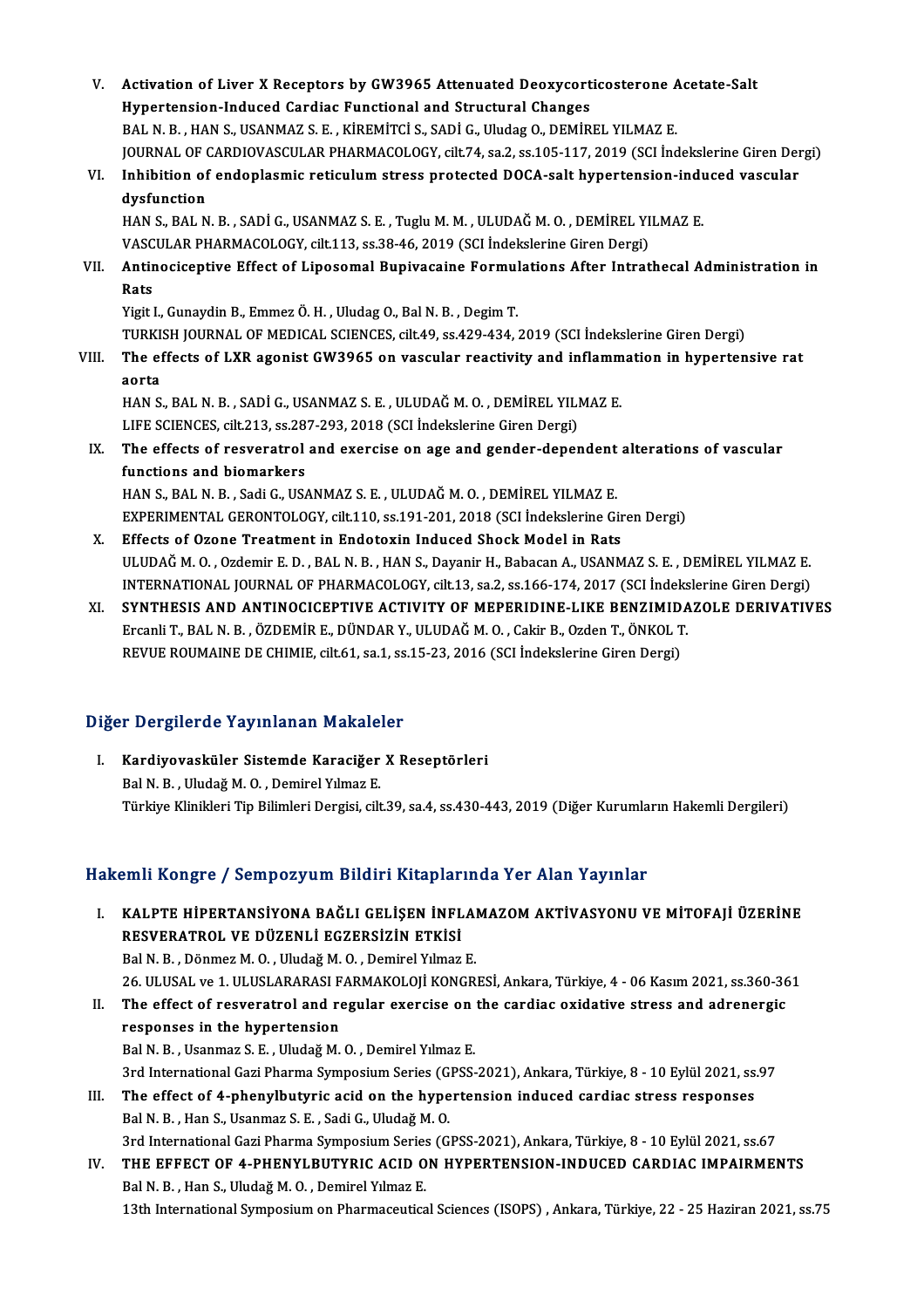| V.     | Gender dependent effects of resveratrol and regular exercise on the expression of various proteins<br>in kidney                                                     |
|--------|---------------------------------------------------------------------------------------------------------------------------------------------------------------------|
|        | BAL N. B., HAN S., ULUDAĞ M. O., DEMİREL YILMAZ E.                                                                                                                  |
|        | 1st International Conference on Preventive Medicine (1st ICPM), 12 - 14 Kasım 2019                                                                                  |
| VI.    | Düzenli Hareket ve Resveratrol'ün Kalp ve Böbrek Dokusunda Nitrik Oksit ve Toplam Antioksidan                                                                       |
|        | Kapasite Üzerine Cinsiyete Bağlı Etkileri                                                                                                                           |
|        | BAL N. B., HAN S., USANMAZ S. E., ULUDAĞ M. O., DEMİREL YILMAZ E.                                                                                                   |
|        | 25. Ulusal Farmakoloji Kongresi, Türkiye, 4 - 07 Kasım 2019                                                                                                         |
| VII.   | TUDCA ile Endoplazmik Retikulum Stresinin Engellenmesinin Hipertansiyonda Gelişen Karaciğer                                                                         |
|        | Hasarına Etkisi                                                                                                                                                     |
|        | BAL N. B., HAN S., KİREMİTCİ S., ULUDAĞ M. O., DEMİREL YILMAZ E.                                                                                                    |
|        | 25. Ulusal Farmakoloji Kongresi, Türkiye, 4 - 07 Kasım 2019                                                                                                         |
| VIII.  | The effects of endoplasmic reticulum stress inhibition on vascular and cardiac EGFR signaling in                                                                    |
|        | hypertension                                                                                                                                                        |
|        | BAL N. B., HAN S., Tuğlu M. M., ULUDAĞ M. O., DEMİREL YILMAZ E.                                                                                                     |
|        | 18th World Congress of Basic and Clinical Pharmacology (WCP2018), 1 - 06 Temmuz 2018                                                                                |
| IX.    | Resveratrol ve Egzersizin Oksidatif Stres ile İlişkili Genler Üzerindeki Yaşa ve Cinsiyete Bağli Etkileri                                                           |
|        | Han S., Sadi G., Bal N. B., Uludağ M. O., Demirel Yılmaz E.                                                                                                         |
|        | 24. Ulusal Farmakoloji Kongresi, Trabzon, Türkiye, 17 - 20 Ekim 2017                                                                                                |
| Х.     | HIPERTANSIYONDA ENDOPLAZMIK RETIKULUM STRESININ ENGELLENMESININ KALP ve DAMARDA                                                                                     |
|        | MİTOJENİK YOLAKLARA ETKİSİ                                                                                                                                          |
|        | Bal N. B., Han S., Tuğlu M. M., Uludağ M. O., Demirel Yılmaz E.                                                                                                     |
|        | 24. Ulusal Farmakoloji Kongresi, Trabzon, Türkiye, 17 - 20 Ekim 2017                                                                                                |
| XI.    | Activation of liver X receptors prevents cardiac functional and structural changes in DOCA-salt                                                                     |
|        | hypertensive rats.                                                                                                                                                  |
|        | Bal N. B., Han S., Usanmaz S. E., Kiremitçi S., Sadi G., Uludağ M. O., Demirel Yılmaz E.                                                                            |
|        | 2nd International Gazi Pharma Symposium, Ankara, Türkiye, 11 - 13 Ekim 2017                                                                                         |
| XII.   | Inhibition of endoplasmic reticulum stress reversed doca-salt hypertension-induced structural                                                                       |
|        | changes in cardiac and hepatic tissues                                                                                                                              |
|        | Bal N. B., Han S., Kiremitci S., Uludağ M. O., Demirel Yılmaz E.                                                                                                    |
|        | 2nd International Gazi Pharma Symposium Series (GPSS-2017), Ankara, Türkiye, 11 - 13 Ekim 2017                                                                      |
| XIII.  | Aging and gender dependent alteration of oxidatve stress related genes.                                                                                             |
|        | HAN S., SADİ G., BAL N. B., ULUDAĞ M. O., DEMİREL YILMAZ E.                                                                                                         |
|        | 19th International conference on Oxidative Stress Reduction, Redox Homeostasis and Antioxidants, 26 - 27                                                            |
|        | Temmuz 2017                                                                                                                                                         |
| XIV.   | Inhibition of endoplasmic reticulum stress protected hypertension induced alteration in the protein                                                                 |
|        | expression of rat aorta                                                                                                                                             |
|        | Han S., Bal N. B., Sadi G., Uludağ M. O., Demirel Yılmaz E.                                                                                                         |
|        | The EMBO meeting., Mannheim, Almanya, 10 - 13 Eylül 2016                                                                                                            |
| XV.    | Effects of LXR agonist GW3965 on expression of functional proteins in hypertensive rat aorta                                                                        |
|        | Han S., Bal N. B., Sadi G., Uludağ M. O., Demirel Yılmaz E.                                                                                                         |
|        | The EMBO meeting, Mannheim, Almanya, 10 - 13 Eylül 2016                                                                                                             |
| XVI.   | Effect of endoplasmic reticulum stress inhibition on cardiac remodelling induced by hypertension                                                                    |
|        | Bal N. B., Han S., Kiremitci S., Sadi G., Uludağ M. O., Demirel Yılmaz E.                                                                                           |
|        | 7th European Congress of Pharmacology (EPHAR), İstanbul, Türkiye, 26 - 30 Haziran 2016                                                                              |
| XVII.  | Effects of endoplasmic reticulum stress on hypertension induced endothelial dysfunction in rat<br>Han S., Bal N. B., Usanmaz S. E., Uludağ M. O., Demirel Yılmaz E. |
|        | 7th European Congress of Pharmacology (EPHAR), İstanbul, Türkiye, 26 - 30 Haziran 2016                                                                              |
| XVIII. | Effects of LXR agonist GW3965 on vascular reactivity in DOCA salt induced hypertension in rat                                                                       |
|        | Han S., Bal N. B., Usanmaz S. E., Uludağ M. O., Demirel Yılmaz E.                                                                                                   |
|        | 7th European Congress of Pharmacology (EPHAR), İstanbul, Türkiye, 26 - 30 Haziran 2016                                                                              |
|        |                                                                                                                                                                     |